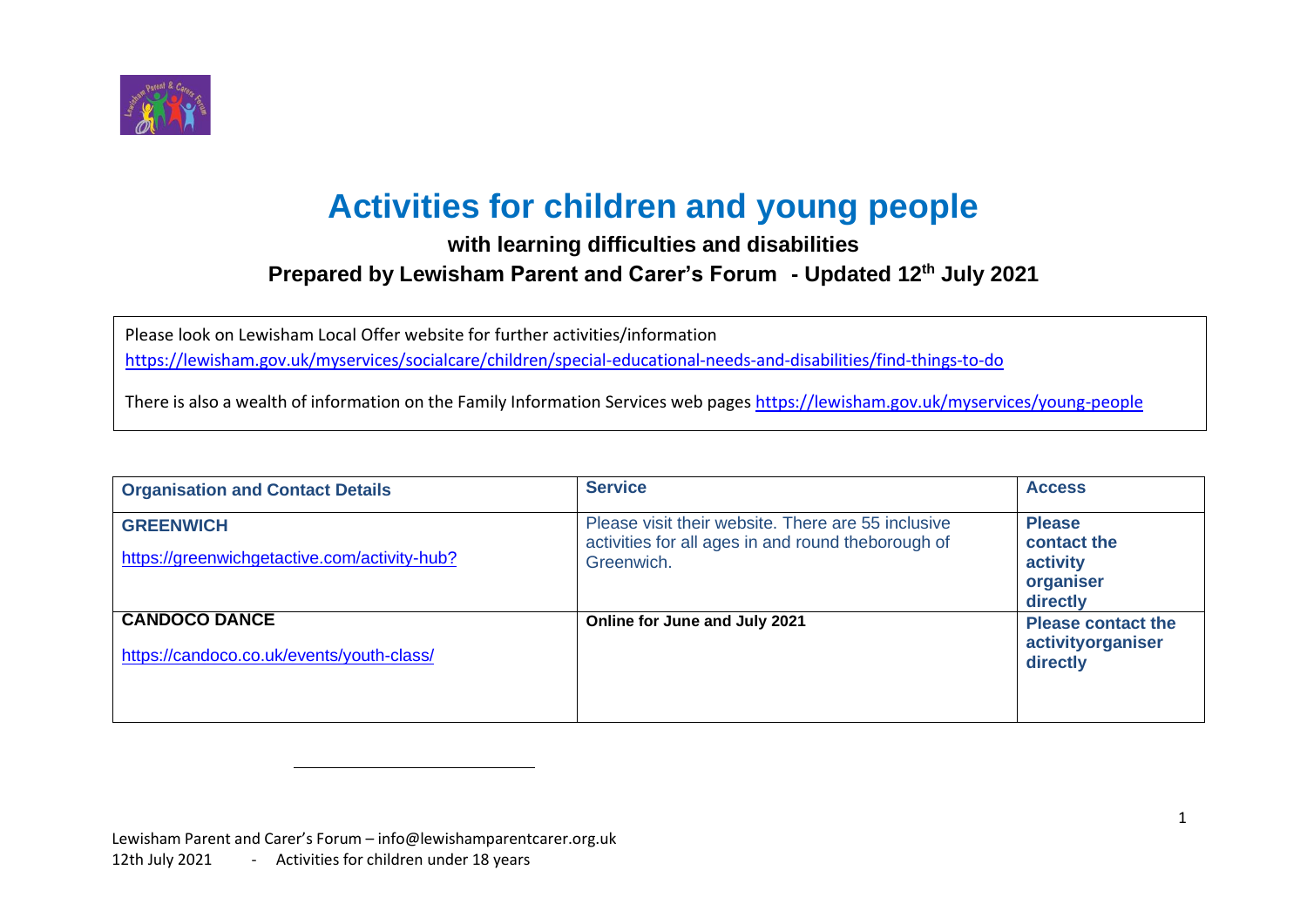

| LiDE<br><b>SOUTH LONDON INCLUSIVE DANCEEXPERIENCE</b><br>(SLIDE)<br>https://slidedance.wordpress.com/youth-dance-co/<br>Monks Hill Sports Centre, Selsdon CR2 8HD<br>Gemma 07887 781 361<br>gemma@slidedance.org | Sessions currently held on Zoom. SLIDE is a<br>Croydon street dance company forpeople with<br>learning disabilities and learning difficulties.<br>The company reaches diverse communities and offers<br>a safe place for the local community to explore dance<br>and movement.<br>Ages 8 to 25 years                                                                                                                                | <b>Please contact the</b><br>activityorganiser<br>directly |
|------------------------------------------------------------------------------------------------------------------------------------------------------------------------------------------------------------------|-------------------------------------------------------------------------------------------------------------------------------------------------------------------------------------------------------------------------------------------------------------------------------------------------------------------------------------------------------------------------------------------------------------------------------------|------------------------------------------------------------|
| <b>MAGPIE DANCE</b><br>https://www.magpiedance.org.uk/participation/magpie-dance-<br>classes/<br>Magpie Dance<br>The Churchill TheatreHigh Street<br>Bromley BR1 1HA<br>T:020 8290 6633                          | Sessions currently held on Zoom. Magpie Dance is a<br>contemporary dance charity for people with learning<br>disabilities, with an emphasis onability rather than<br>disability. Magpie unlocks individual potential and ability by<br>giving participants space to make their own choices and<br>take ownershipof what they achieve.<br>Creative dance sessions for young people with<br>learning disabilities aged 8 to 25 years. | <b>Please contact the</b><br>activityorganiser<br>directly |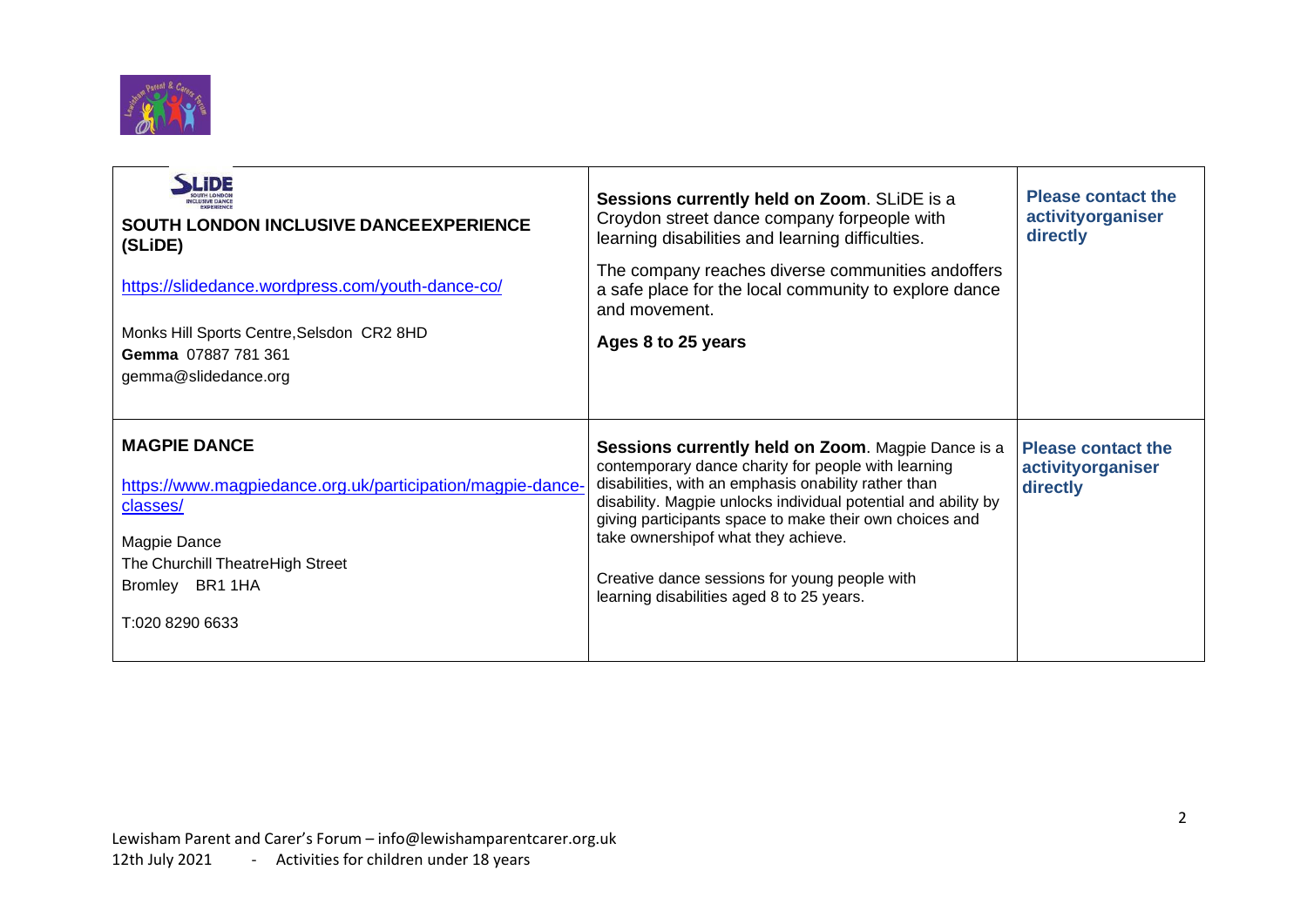

| <b>SHADWELL BASINOUTSIDE ACTIVITYCENTRE</b>                                                                                                                                                                                                                                                                                                                                                                                                            | <b>ADVENTURE FOR ALL</b>                                                                                                                                                                                                                                                                                                                                                                                                                                                                                                                                                                                                                                                                                                                                                                                                          | For further information<br>and booking at our                                                                                                                                                                                      |
|--------------------------------------------------------------------------------------------------------------------------------------------------------------------------------------------------------------------------------------------------------------------------------------------------------------------------------------------------------------------------------------------------------------------------------------------------------|-----------------------------------------------------------------------------------------------------------------------------------------------------------------------------------------------------------------------------------------------------------------------------------------------------------------------------------------------------------------------------------------------------------------------------------------------------------------------------------------------------------------------------------------------------------------------------------------------------------------------------------------------------------------------------------------------------------------------------------------------------------------------------------------------------------------------------------|------------------------------------------------------------------------------------------------------------------------------------------------------------------------------------------------------------------------------------|
| http://www.shadwell- basin.co.uk/inclusion/<br>3-4 Shadwell Pierhead, GlamisRoad, London E1W 3TD<br>Tel: 020 7481 4210<br>info@shadwell-basin.org.uk<br>We work with The Royal Yachting Association (RYA) Sailability,<br>British Canoeing Paddability, British Rowing Rowability, UK Deaf<br>Sport Definitely Inclusive and other National Governing Bodies to<br>provide nationally recognised safety standards, facilities and<br>teaching methods. | We can support most needs at Shadwell Basin OACand<br>have fully qualified and trained staff who work with<br>specialised and adapted equipment to provide afun and<br>safe environment for everyone.<br>At Shadwell Basin OAC we can provide activity session at<br>a subsidised rate for people who are Deafor hard of<br>hearing, Schools during term<br>times, Disability groups at evenings and weekends and for<br>those individuals who enjoy and wish to carryon their<br>experience of outdoor adventurous activitieswe have an<br>integrated youth club that runs weekly and during school<br>holidays.<br>We provide all safety equipment needed to participate in<br>each activity, as well as some splash proof jackets and<br>trousers. Participants must bring achange of suitable<br>clothing and strongfootwear. | subsidised rate, please<br>contact Inclusion<br>Coordinator<br>dan@shadwell-<br>basin.org.uk,<br>Telephone 020 7481<br>4210 or click on the<br>links to read moreabout<br>what we can offer you.<br>Funding up to<br>December 2021 |
|                                                                                                                                                                                                                                                                                                                                                                                                                                                        |                                                                                                                                                                                                                                                                                                                                                                                                                                                                                                                                                                                                                                                                                                                                                                                                                                   |                                                                                                                                                                                                                                    |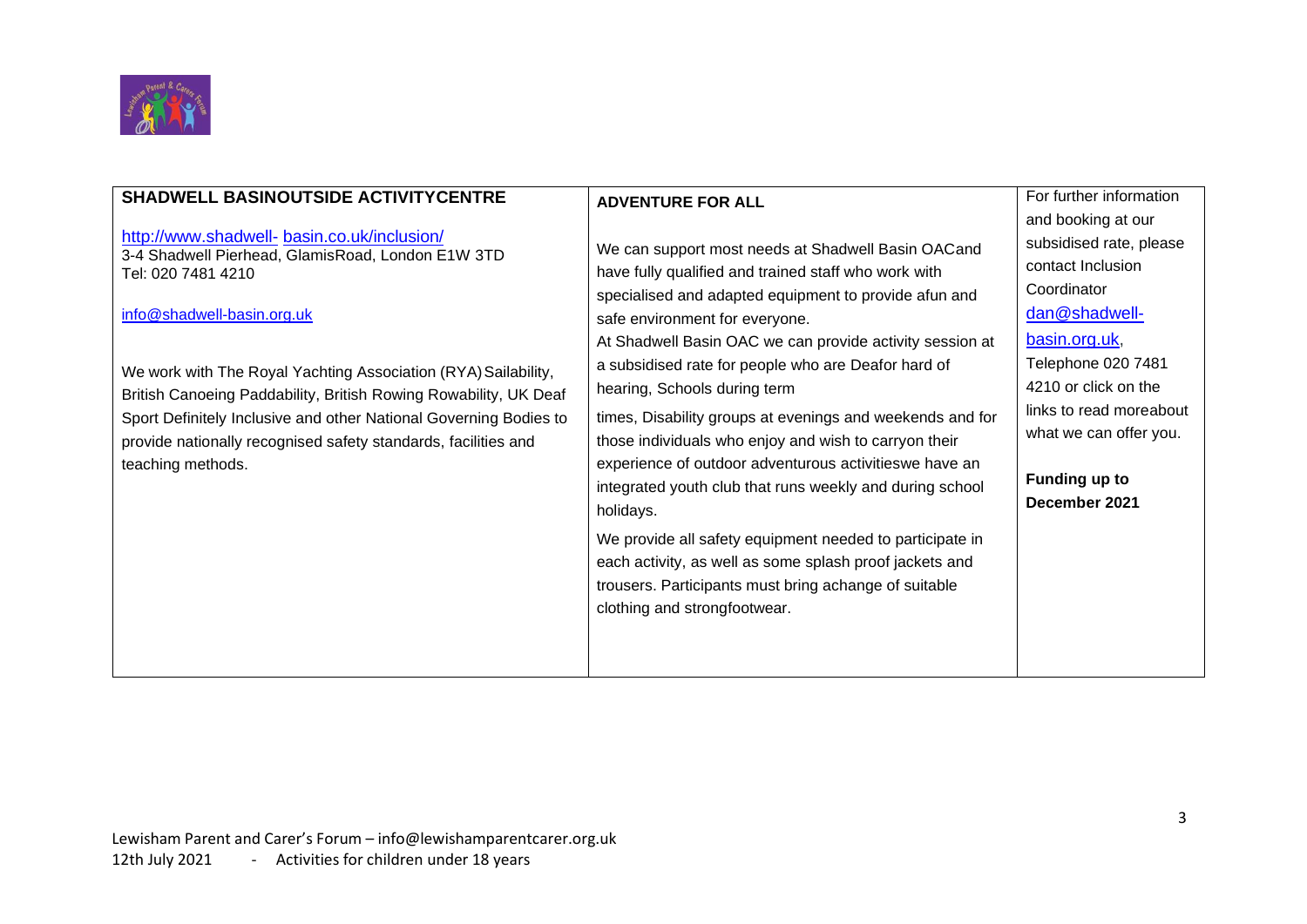

| HEART 'N' SOUL, DEPTFORD -                                                      | Sessions currently held on Zoom.                                                                                                                                                                                                                    | <b>Please contact the</b>     |
|---------------------------------------------------------------------------------|-----------------------------------------------------------------------------------------------------------------------------------------------------------------------------------------------------------------------------------------------------|-------------------------------|
| https://www.heartnsoul.co.uk/stayhome                                           | A range of activities including art, music, dance and choir.                                                                                                                                                                                        | activityorganiser<br>directly |
| WHERE: The Albany, DouglasWay, London, SE8 4AG.                                 | Online activities<br>What's On - Heart n Soul                                                                                                                                                                                                       |                               |
| <b>Call: 020 86941632</b>                                                       | Art and Music<br>Art & Music - Heart n Soul                                                                                                                                                                                                         |                               |
|                                                                                 | <b>Taking Part</b><br><b>Taking Part - Heart n Soul</b>                                                                                                                                                                                             |                               |
| <b>The Midi Music Company</b><br>https://www.themidimusiccompany.co.uk/courses/ | Autumn term 2021 sessions held on Zoom. Aspiring Please contact the<br><b>Young Musicians - AYM</b><br>Ages: 11-16                                                                                                                                  | activityorganiser<br>directly |
| Address: 77 Watsons Street, Deptford, London SE8 4AU                            |                                                                                                                                                                                                                                                     |                               |
| 0208694 6093 or 079841 58554                                                    | Whether you are a beginner or have experience producing<br>music on a computer, this course will bring your music to<br>life.                                                                                                                       |                               |
|                                                                                 | You will learn the fundamentals of producing music, such as<br>drums, melody and arrangement and how to create a great                                                                                                                              |                               |
|                                                                                 | sound. We have rearranged the course, so you can now                                                                                                                                                                                                |                               |
|                                                                                 | produce from home. You'll be guided through the set up of<br>the software and shown useful resources to download<br>samples and instruments to create your own library. The                                                                         |                               |
|                                                                                 | course will cover the basics of MIDI instruments and<br>programming as well as sampling and recording.                                                                                                                                              |                               |
|                                                                                 | You will need: A computer with Ableton Live software (you<br>can currently download a free 90-day trial) on your computer<br>and Zoom for video conference calls. It is recommended<br>you have a MIDI keyboard so you can play live, but it is not |                               |
|                                                                                 | essential for enrolment.                                                                                                                                                                                                                            |                               |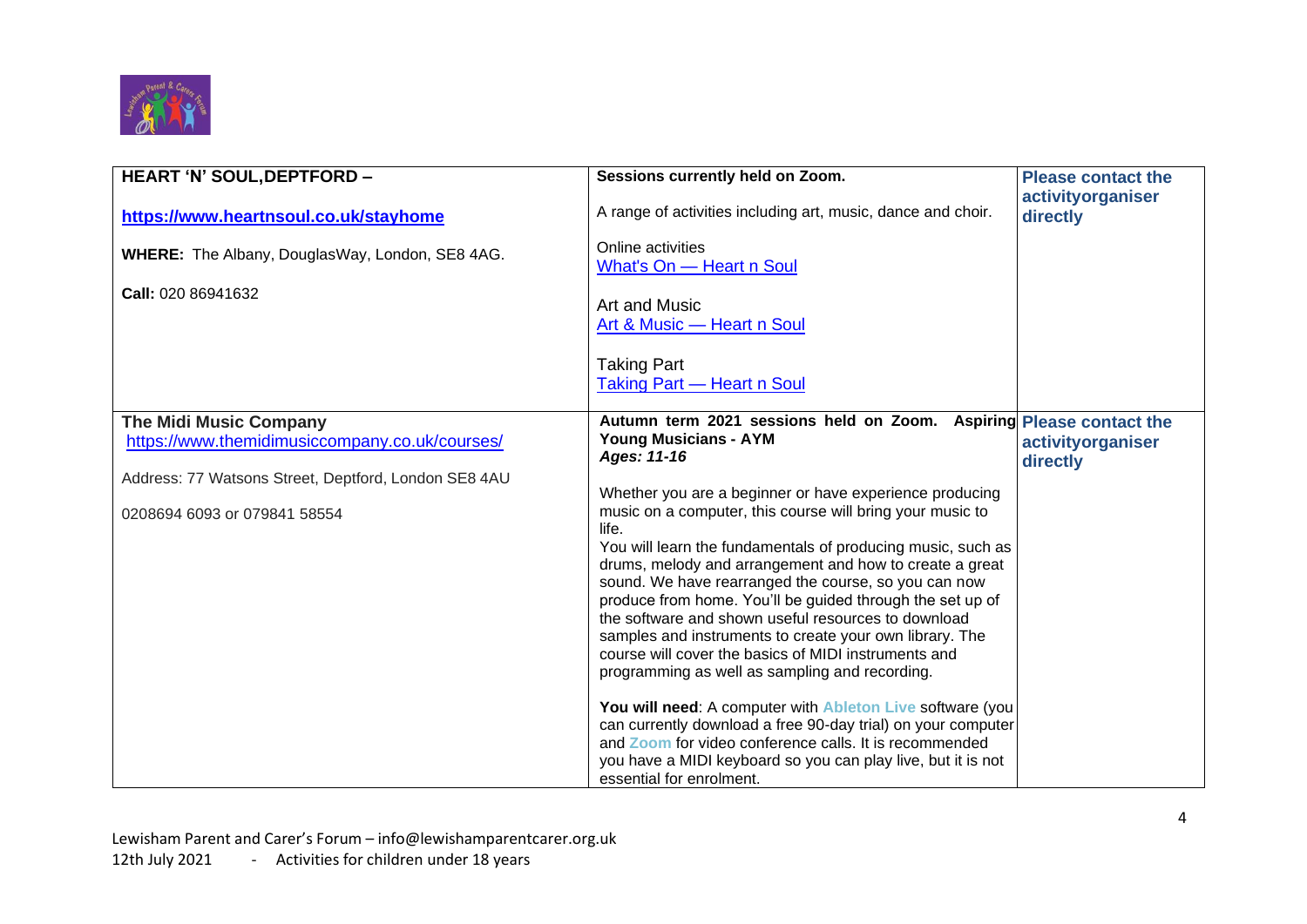

| <b>LONDON THUNDERBASKETBALL -</b>                                                                                                                     | <b>NOT CURRENTLY RUNNING</b>                                                                                                                                                                                                                                                                                                                                                                                                                                                                                                      | Please contact them for<br>full details and sessions                                            |
|-------------------------------------------------------------------------------------------------------------------------------------------------------|-----------------------------------------------------------------------------------------------------------------------------------------------------------------------------------------------------------------------------------------------------------------------------------------------------------------------------------------------------------------------------------------------------------------------------------------------------------------------------------------------------------------------------------|-------------------------------------------------------------------------------------------------|
| http://www.thunderbas.ketball.net/<br>The Thunderdome, StockholmRoad, London SE16 3LP -<br>Telephone 0207237 8515<br>Email info@thunderbasketball.net | London Thunder is an affiliated basketball club basedin<br>Lewisham. The club exists for the benefit of those who wish<br>to develop their skills in the sport of basketball. We utilise<br>basketball to offer participants the opportunity to be healthy,<br>enjoy, achieve and have fun in a safe and supportive<br>environment. We provide players with technical training in<br>addition to teaching the values of teamwork, responsibility<br>and self-discipline. The club has been awarded 'Club Mark<br>Status' Level 3. | Wheelchair<br>programme<br>availableSessions<br>£3<br><b>School Holiday Camps</b><br>£5 per day |
| <b>WHEELS FORWELLBEING -</b>                                                                                                                          | <b>ONLY HERNE HILL SESSIONS CURRENTLY</b><br><b>RUNNING</b>                                                                                                                                                                                                                                                                                                                                                                                                                                                                       | <b>Please contact the</b><br>activityorganiser                                                  |
| http://www.wheelsforwellbeing.org.uk/sessions/<br>bookings@wheelsforwellbeing.org.uk                                                                  | We run drop-in inclusive cycling sessions disabled<br>people and their families, carers or friends, from three<br>bases in south London.                                                                                                                                                                                                                                                                                                                                                                                          | directly                                                                                        |
| <b>Ladywell Day Centre Indoors</b>                                                                                                                    | Our qualified instructors, supported by fantastic                                                                                                                                                                                                                                                                                                                                                                                                                                                                                 |                                                                                                 |
| 148 Dressington Ave, Lewisham, SE4 1JF                                                                                                                | volunteers, help participants tryour cycles or<br>get comfortable on the onethat suits them, and                                                                                                                                                                                                                                                                                                                                                                                                                                  |                                                                                                 |
| Train: Ladywell Bus: 284, P4, 122<br>Car: Collect free permit atreception<br>Herne Hill Velodrome -Outdoors                                           | offer ongoing support.<br>Relatives, friends and carers are<br>welcome to join the fun.                                                                                                                                                                                                                                                                                                                                                                                                                                           |                                                                                                 |
| 104 Burbage Road, Herne, Hill, SE24 9HE                                                                                                               |                                                                                                                                                                                                                                                                                                                                                                                                                                                                                                                                   |                                                                                                 |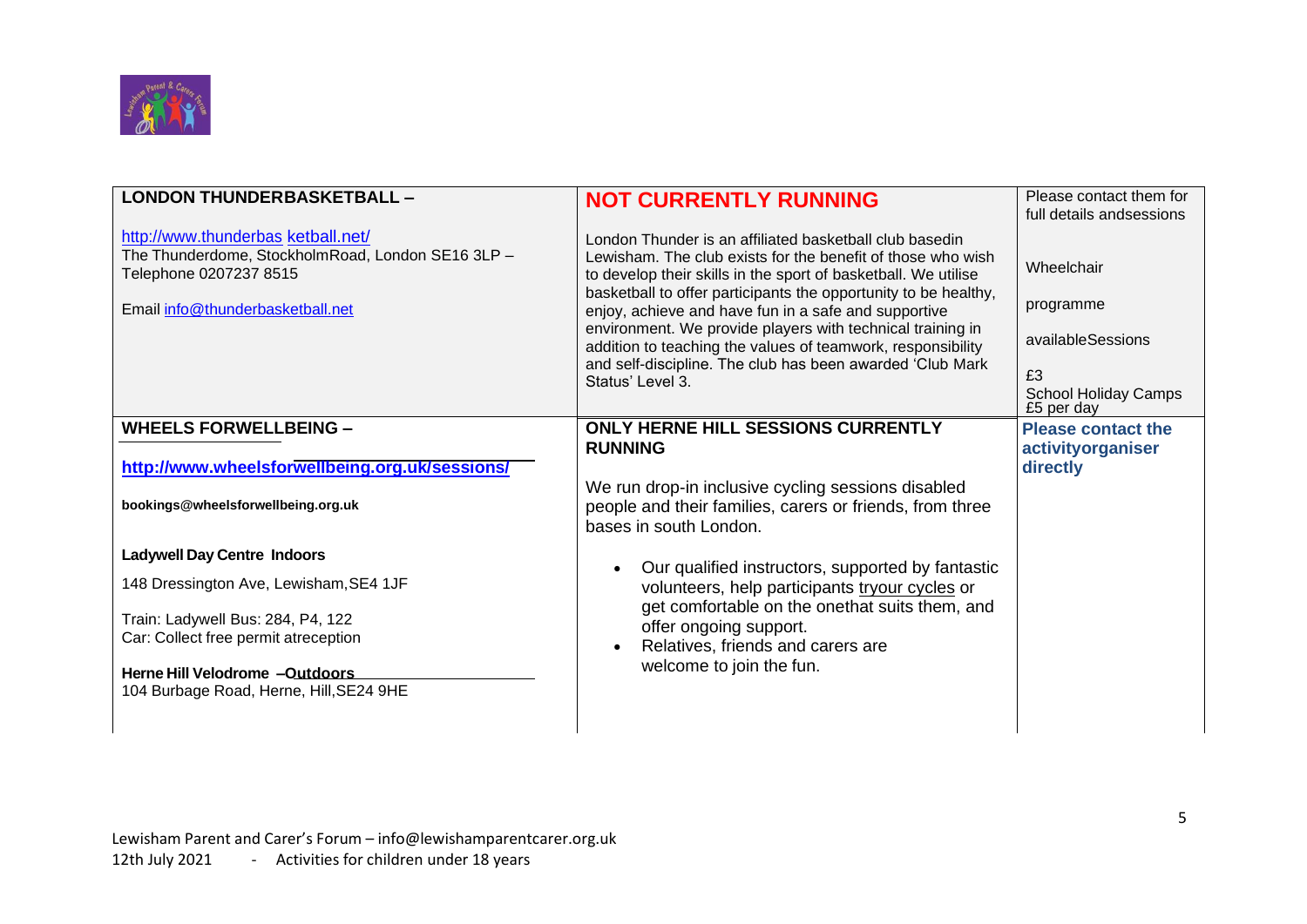

| Train: Herne Hill or North Dulwich.Bus: P4, P13, 3, 37, 68, 196,<br>201,<br>322, 468<br>Car: Free parking on site                                                    |                                                                                                                                                                                                                                                                                                                                                                                                                             |                                                                                    |
|----------------------------------------------------------------------------------------------------------------------------------------------------------------------|-----------------------------------------------------------------------------------------------------------------------------------------------------------------------------------------------------------------------------------------------------------------------------------------------------------------------------------------------------------------------------------------------------------------------------|------------------------------------------------------------------------------------|
| <b>DS LIONS</b><br>Pan Disability Football Sessions Millwall Community<br>Trust<br>The Lions Centre, Bolina Road, London SE16 3LD                                    | Football sessions open to boys and girls ages 8<br>to 15.<br>Every Friday from 5pm to 6.30pm.                                                                                                                                                                                                                                                                                                                               | Please contact<br>the activity<br>organiser directly                               |
| Tel: 020 7740 0503                                                                                                                                                   |                                                                                                                                                                                                                                                                                                                                                                                                                             |                                                                                    |
| <b>Greenwich PlayTennis Club</b><br><b>Steve Johnston</b><br>304 Shooters Hill Road, London, SE9 2QN<br>Telephone Number 07871373419<br>Professional tennis coaches. | <b>Sessions currently suspended.</b><br>An inclusive club for children, young people andadults,<br>with and without disabilities.<br>Tennis & Wheelchair Tennis for Juniors 8 - 16yrs<br>and Adults 16yrs+ Friday 10-12.<br><b>Sports Offered</b><br><b>Wheelchair Tennis</b><br><b>Tennis</b><br>Impairments catered for<br>Amputee<br>$\bullet$<br><b>Learning Disabilities</b><br>Visual Impairment<br>Other Impairments | <b>Sessions will be</b><br>run in<br>conjunction with<br>schools when<br>resuming. |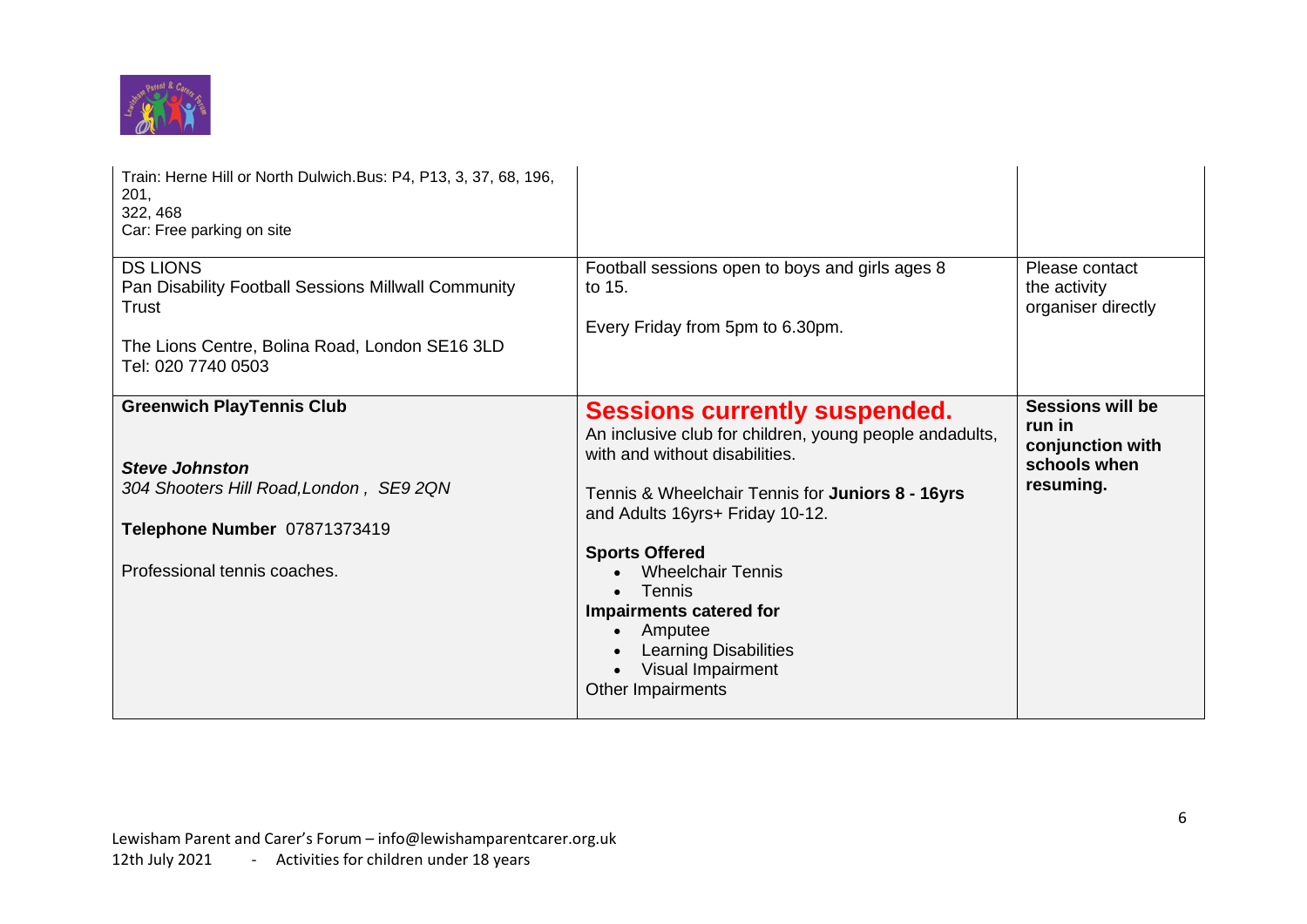

| <b>Community Club Southwark</b><br>The Geraldine Mary Harmsworth Sports Facility SE1 6ER | Disability Sports Coach (DSC) delivers a weeklymulti-<br>sport session at The Geraldine Mary Harmsworth<br><b>Sports Facility SE1 6ER</b>                                                                                                                                                                                                                                                                                                                                                                                           | <b>Please contact the</b><br>activityorganiser<br>directly                                                                                                              |
|------------------------------------------------------------------------------------------|-------------------------------------------------------------------------------------------------------------------------------------------------------------------------------------------------------------------------------------------------------------------------------------------------------------------------------------------------------------------------------------------------------------------------------------------------------------------------------------------------------------------------------------|-------------------------------------------------------------------------------------------------------------------------------------------------------------------------|
| Telephone Number - 0207021 0973                                                          | The pan disability session runs from 2pm-4pm every<br><b>Saturday</b> during term time and is open toall people<br>with a disability aged 11+ including adults.<br>Sports offered include, boccia, football, polybat,<br>basketball and more. Each term the Club focuses on a<br>couple of sports which they then compete in a fun<br>sports day against other DSC Clubs in their region.<br>Impairments catered for:<br>Amputee<br><b>Cerebral Palsy</b><br><b>Learning Disabilities</b><br>Visual Impairment<br>Other Impairments | Any questions you may<br>have, please contact<br><b>DSC's Club</b><br>Development Officer,<br>Emma Cranston:<br>02070210973 or<br>clubs@disabilitysportsc<br>oach.co.uk |
| <b>Newham LeisureCentre</b><br>michelle.weltman@activenewham.org.uk                      | Centre runs a free special needs session in the gym<br>on Tuesdays 13.30-15.30pm. Also run a disability<br>muilti sports session on Tuesdays 10.00-12.00pm for<br>adults and children. Centrehas an IFI Accredited<br>Gym. Centre has full disabled access including pool<br>hoists, disabled<br>changing rooms and toilets.                                                                                                                                                                                                        | Anyone from any<br>borough can<br>attend<br>See sports offered<br>here<br>http://www.active<br>newham.org.uk/<br>disability_sport                                       |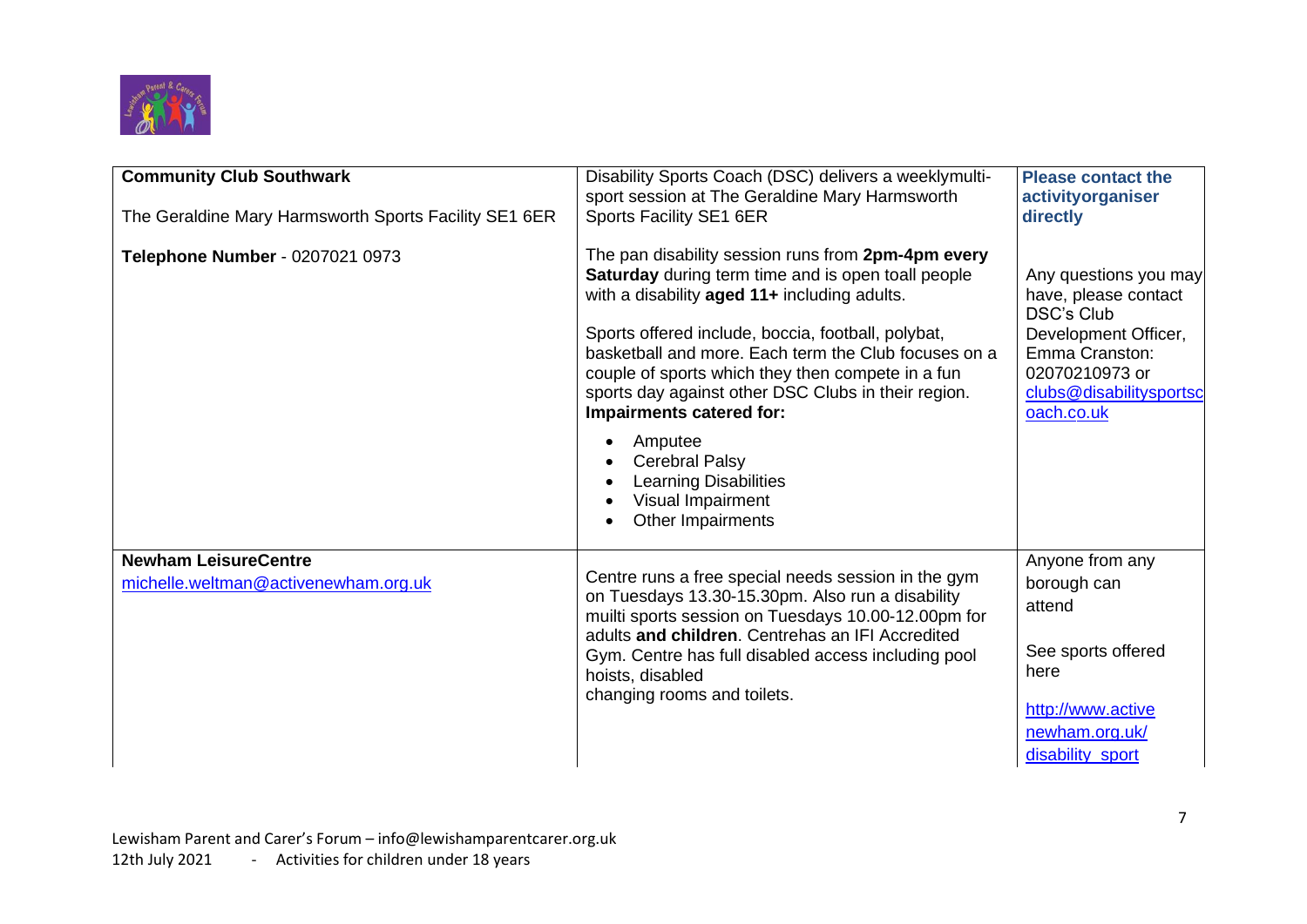

| The Werewolves of London Special Hockey Club<br>www.werewolvesoflondon.org.uk<br>Streatham Ice & LeisureCentre<br>390 Streatham High Road, Streatham, London, SW16<br>6HX, ENGLAND<br>Training: Select Saturdays*16:30-18:30<br>*Check Training Dates<br>Telephone Number - 07904477175<br>Email Address - mike@werewolvesoflondon.org.uk                                                                     | The Werewolves of London Special Ice Hockey Club<br>offers a special needs ice hockey programme for<br>children and adults who have Developmental<br>Disabilities such as Autistic Spectrum Disorders, Down<br>Syndrome and otherLearning Disabilities.<br>Beginners and non-skaters aged from 5 yearsup to<br>and including adults are all welcome!<br>More details are available on their website. Thecost is<br>about £10 per session, plus the annual English Ice<br>Hockey Association player registration fee.<br><b>Sports Offered</b> | <b>Please contact the</b><br>activityorganiser<br>directly<br>Our season runs<br>from Septemberto<br>May, on mostly<br>alternate Saturdays<br>from 4:30pm to 5:30 |
|---------------------------------------------------------------------------------------------------------------------------------------------------------------------------------------------------------------------------------------------------------------------------------------------------------------------------------------------------------------------------------------------------------------|-----------------------------------------------------------------------------------------------------------------------------------------------------------------------------------------------------------------------------------------------------------------------------------------------------------------------------------------------------------------------------------------------------------------------------------------------------------------------------------------------------------------------------------------------|-------------------------------------------------------------------------------------------------------------------------------------------------------------------|
| fusion Fusion has been taken over by Better.<br><b>Currently limited sessions.</b><br>The following leisure centresoffer activities for people<br>withdisabilities aged 16 plus: Bellingham, The Bridge,<br>Forest Hill Pool, Glass Mill Leisure, Bowls Centre,<br>Wavelengths<br><b>Matthew Houghton</b><br>Divisional Sports & CommunityDevelopment Manager<br>M 07827 277856 -<br>www.fusion-lifestyle.com | Ice Hockey<br>$\bullet$<br>Please contact the leisure centre directly tosee<br>what they have available in your area:<br>Free swimming. Any age (providing you have<br>evidence of disability) They acceptPIP letters<br>(formally DLA)<br>Free gym for 16 plus only<br>25% off classes. Classes are for 16+                                                                                                                                                                                                                                  |                                                                                                                                                                   |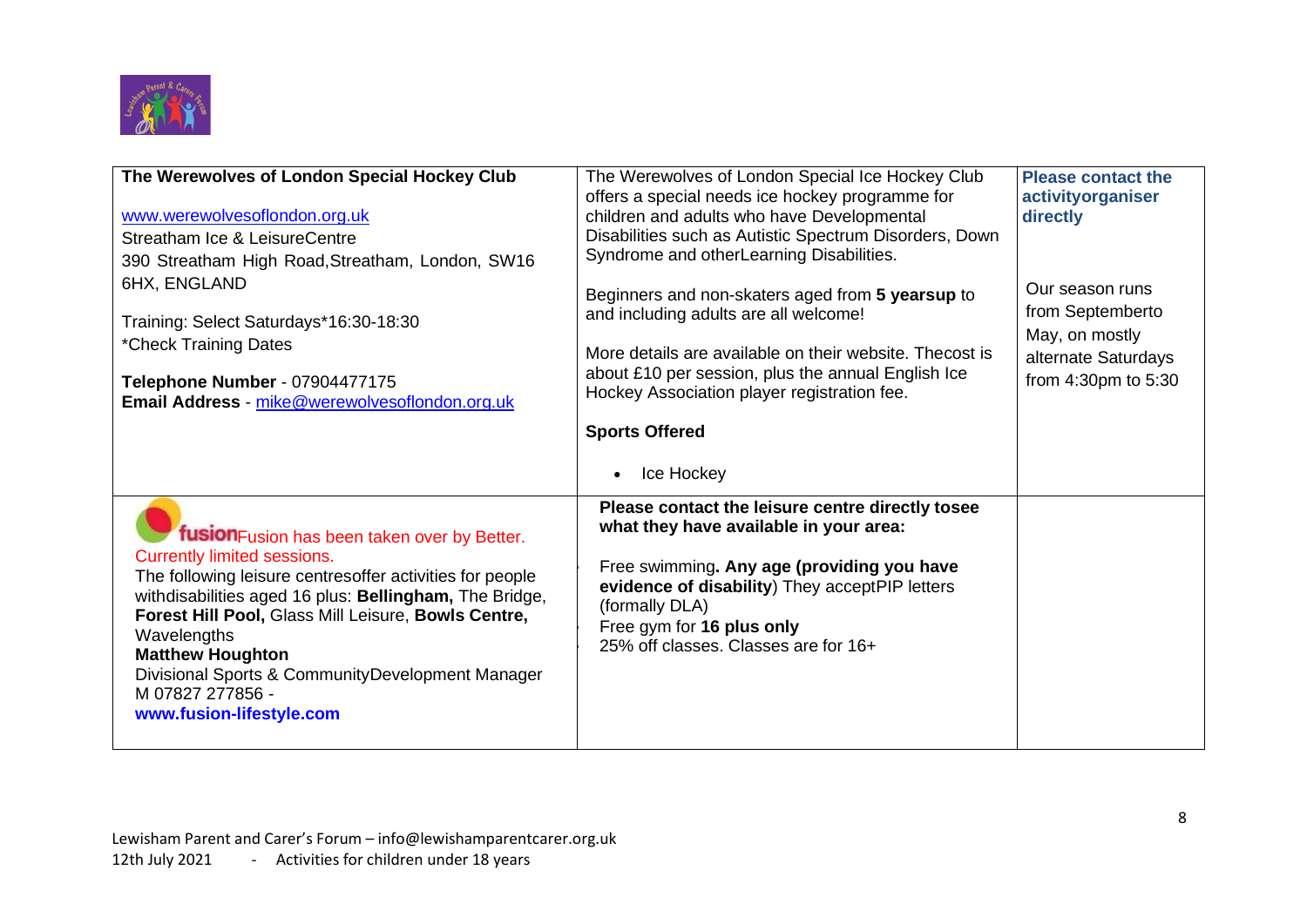

| <b>TRAMSHED</b><br>To Join:<br>Reach (ages 18-25) A young adult theatre<br>Lewisham YoungPeople's<br>company for those who are passionate about<br><b>Greenwich and</b><br>Please<br>theatre and self-describe as having additional<br><b>Theatre</b><br>contact<br>eleanor@tramshed.<br>needs.<br>Tramshed (next to Wilko) 51-53 Woolwich New Road<br>org for further<br>details.<br>In-person structure: 15 mins wellbeing check-<br>in/catch-up, followed by a drama workshop Online<br>Telephone: 020 8854 1316<br>structure: 10 mins wellbeing check-in, followed by a<br>drama workshop.<br><b>Email:</b> info@tramshed.org<br>GLYPT are committed to providing as a fe<br>http://www.glypt.co.uk/about-glypt/<br>environment for all children and young people. To<br>In partnership with funded by BBCChildren in Need<br>view our Safeguarding and Child Protectionpolicy or<br><b>Price: FREE of charge</b><br>our Behaviour policy, please<br>visit:<br><b>To Join:</b><br><b>TRAMSHED</b><br>SHOUT (ages 13-18) Referral-based programme.<br><b>Greenwich and Lewisham YoungPeople's Theatre</b><br>A Drama Therapist-supported group for young<br>To join SHOUT you<br>people with mild learning disabilities. In-person<br>will need a<br>Tramshed (next to Wilko) 51-53 Woolwich New Road<br>structure: 30 mins Safe Space (drop-in,<br>professional<br>socialising, having snacks) then 1 $\frac{1}{2}$ hours drama<br>referral.<br>Telephone: 020 8854 1316<br>activity (games, character creation, storytelling etc)<br>Email: info@tramshed.org<br>Online structure: 30 mins Safe Space (check-in,<br>Please<br>GLYPT are committed to providinga safe environment for<br>social chat, warm-ups) then 1 hour drama<br>contact<br>all children and young people. To view our Safeguarding<br>eleanor@tramshed.<br>and Child Protectionpolicy or our Behaviour policy,<br>org for further<br>please<br>details.<br>visit: http://www.glypt.co.uk/about-glypt/<br>In partnership with funded by BBCChildren in Need<br><b>Price: FREE of charge</b> |  |  |
|---------------------------------------------------------------------------------------------------------------------------------------------------------------------------------------------------------------------------------------------------------------------------------------------------------------------------------------------------------------------------------------------------------------------------------------------------------------------------------------------------------------------------------------------------------------------------------------------------------------------------------------------------------------------------------------------------------------------------------------------------------------------------------------------------------------------------------------------------------------------------------------------------------------------------------------------------------------------------------------------------------------------------------------------------------------------------------------------------------------------------------------------------------------------------------------------------------------------------------------------------------------------------------------------------------------------------------------------------------------------------------------------------------------------------------------------------------------------------------------------------------------------------------------------------------------------------------------------------------------------------------------------------------------------------------------------------------------------------------------------------------------------------------------------------------------------------------------------------------------------------------------------------------------------------------------------------------------------------------------------------------------------------------------------------------------------|--|--|
|                                                                                                                                                                                                                                                                                                                                                                                                                                                                                                                                                                                                                                                                                                                                                                                                                                                                                                                                                                                                                                                                                                                                                                                                                                                                                                                                                                                                                                                                                                                                                                                                                                                                                                                                                                                                                                                                                                                                                                                                                                                                     |  |  |
|                                                                                                                                                                                                                                                                                                                                                                                                                                                                                                                                                                                                                                                                                                                                                                                                                                                                                                                                                                                                                                                                                                                                                                                                                                                                                                                                                                                                                                                                                                                                                                                                                                                                                                                                                                                                                                                                                                                                                                                                                                                                     |  |  |
|                                                                                                                                                                                                                                                                                                                                                                                                                                                                                                                                                                                                                                                                                                                                                                                                                                                                                                                                                                                                                                                                                                                                                                                                                                                                                                                                                                                                                                                                                                                                                                                                                                                                                                                                                                                                                                                                                                                                                                                                                                                                     |  |  |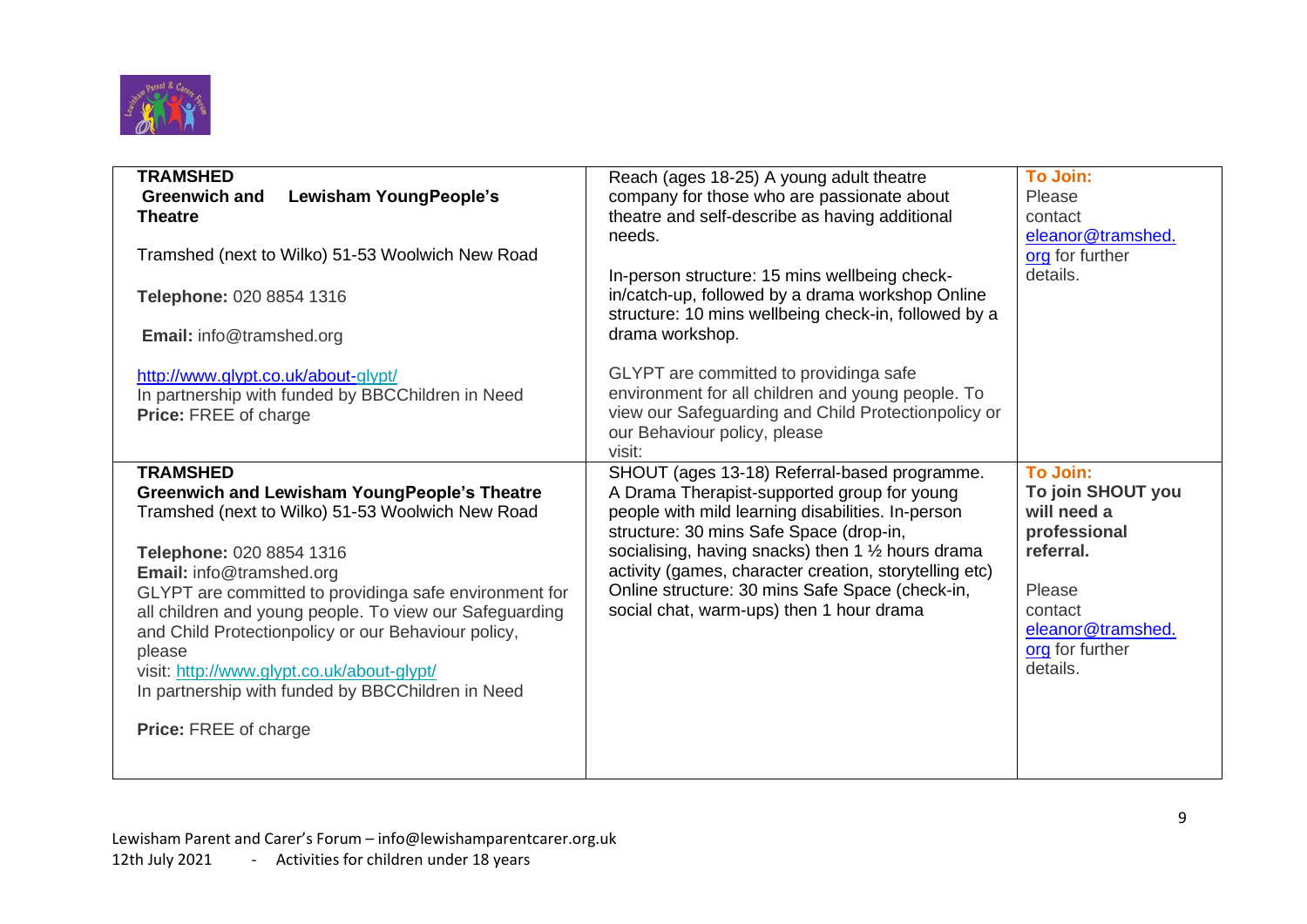

| <b>TIDEWAY SAILABILITY</b>                                   | <b>Tideway Sailiability</b>                            | Call or email to say you |
|--------------------------------------------------------------|--------------------------------------------------------|--------------------------|
| https://www.tidewaysailability.org.uk/                       | Is a unique sailing club in central London where       | are comingas they need   |
|                                                              | people with or without disability all sail together as | to arrange volunteers.   |
| 020 7237 1001                                                | one community.                                         |                          |
|                                                              |                                                        | Availably to all ages -  |
| Car parking available                                        | Learn to sail                                          | althoughnot suitable for |
|                                                              | Our boats are easy to learn to sail and we have        | under 8 year olds        |
|                                                              | written our own Learn to Sail guide for these boats.   |                          |
| Bus 1, 47, 188, 192, 255, 381,                               | Instruction is available, prioritising peoplewith      | Note: Highly recommend   |
| C10 and P12                                                  |                                                        |                          |
|                                                              | disabilities, new volunteers and junior sailors.       |                          |
| Tube, overground and training, Canada Water, Surry Quays     |                                                        |                          |
|                                                              | Sailing:                                               |                          |
| and South Bermondsey                                         | <b>Wednesdays and Sundays</b>                          |                          |
|                                                              | 10.30 to 3.30pm                                        |                          |
|                                                              |                                                        |                          |
| <b>DISABILITY WATER SPORTS(DWSC)</b>                         | These sessions cater for 8 to 18 year olds with        | Pre booking is           |
| www.dswc.org                                                 | either a physical, learning or cognitive disability.   | essential, as well as a  |
| james@dswc.org                                               |                                                        | conversation with our    |
|                                                              | The session is about getting on the water in a         | Senior instructor        |
| 35a Westferry RoadDocklands                                  | variety of ways, having a good time and                | James, to understand     |
| London E14 3QS                                               |                                                        | any individual needs so  |
|                                                              | experiencing something new.                            | we can accommodate       |
|                                                              |                                                        | as best as possible.     |
| By Car - Based at the western end of Millwall outer dock on  | A number of watersports are on offer, paddle boarding, |                          |
| Westferry Road. Located on the North side of the Thames      | kayaking, sailing and windsurfing. Depending on        |                          |
| River very close to Canary Wharf. Parking on our premises or | individual needs we will look tofind a suitable way to | Contact james@dswc.org   |
| across the road in a free parking area.                      | get on the water. The session will be run by qualified |                          |
|                                                              | instructors working small groups to allow a more       | Members free Non         |
| <b>By Tube</b>                                               | comfortable and engaging environment.                  | members £5               |
| Tube you should take the Jubilee Line to Canary Wharf.       |                                                        |                          |
| Either Crosshabour or Mudchute Station.                      |                                                        |                          |
| Walk for about 7 to 10 minutesfrom the DLR station to the    |                                                        |                          |
| centre along the dock side.                                  |                                                        |                          |

Lewisham Parent and Carer's Forum – [info@lewishamparentcarer.org.uk](mailto:info@lewishamparentcarer.org.uk)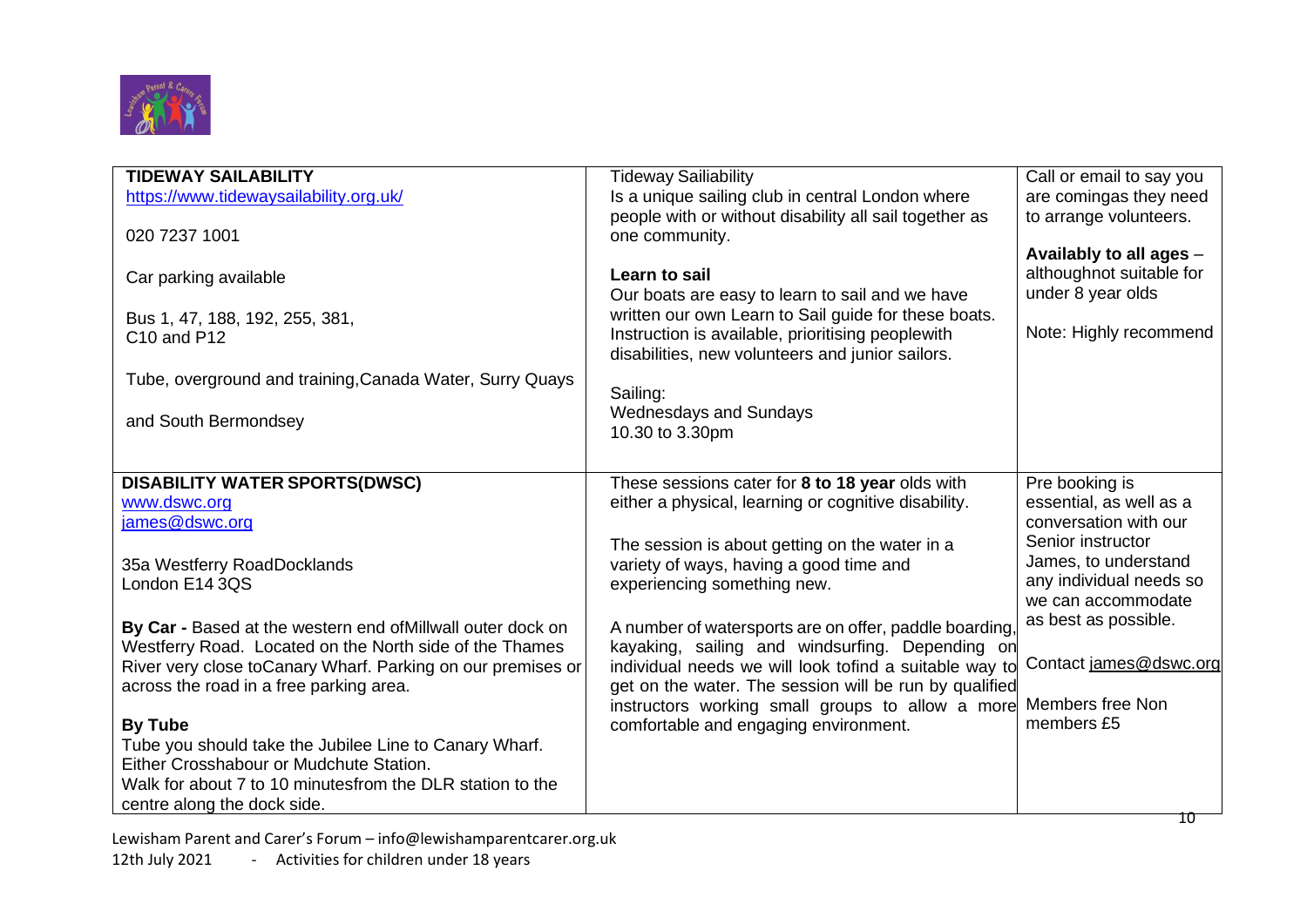

| <b>By Bus</b><br>Two bus stops directly outsidethe centre.<br>Take a bus towards Westferry Road and get off at Arnhem<br>Wharf Primary School, Millwall. Stop R or E |                                                                                                            |                                                 |
|----------------------------------------------------------------------------------------------------------------------------------------------------------------------|------------------------------------------------------------------------------------------------------------|-------------------------------------------------|
| <b>S-FACTORACADEMY</b>                                                                                                                                               | Pan (for all) disability athletic sessions in<br>Lewisham. Autism, learning disability/difficulty,         | Please call Mobile:<br>07840 528 587            |
| www.sfactoracademy.co.uk                                                                                                                                             | sensory, physical impairments, a deaf friendly club<br>andeveryone is welcome.                             | 07719596045 or email<br>disability@sfactoracade |
| disability@sfactoracademy.co.uk                                                                                                                                      |                                                                                                            | my.co.uk                                        |
| Pan Disability AthleticsSessions                                                                                                                                     | Delivered by friendly, inclusive and qualified<br>coaches/volunteers.                                      |                                                 |
| Ladywell Arena, SilvermereRoad, Catford, London SE6<br>4QX                                                                                                           | Sessions are for ages 7 to 25 years.<br>$10 - 11$                                                          |                                                 |
|                                                                                                                                                                      | 11.15-12.15                                                                                                |                                                 |
| Please call Mobile: 07840 528 587<br>07719596045 or email disability@sfactoracademy.co.uk                                                                            | Inclusive group<br>£40 membership fee per annum                                                            |                                                 |
|                                                                                                                                                                      | £3 members session fee                                                                                     |                                                 |
| safeguarding@sfactoracademy.co.uk                                                                                                                                    | £4 non - members session fee                                                                               |                                                 |
| admin@sfactoracademy.co.uk                                                                                                                                           |                                                                                                            |                                                 |
| For further information and to letthem know you would                                                                                                                | *Membership fee will include EA registration + S-<br>Factor training t-shirt or S-Factor competition vest. |                                                 |
| like to attend                                                                                                                                                       |                                                                                                            |                                                 |
| Non-disabled siblings train for free Every Saturday from                                                                                                             | <b>PAYMENTS:</b><br>With government restrictions and social distancing                                     |                                                 |
| 11am to 12pm                                                                                                                                                         | still in place, unfortunately we will no longer be                                                         |                                                 |
|                                                                                                                                                                      | accepting cash payments on site to minimise the                                                            |                                                 |
|                                                                                                                                                                      | risk of spreading the virus. Please make all future<br>payments in advance online using the following      |                                                 |

Lewisham Parent and Carer's Forum – [info@lewishamparentcarer.org.uk](mailto:info@lewishamparentcarer.org.uk) 12th July 2021 - Activities for children under 18 years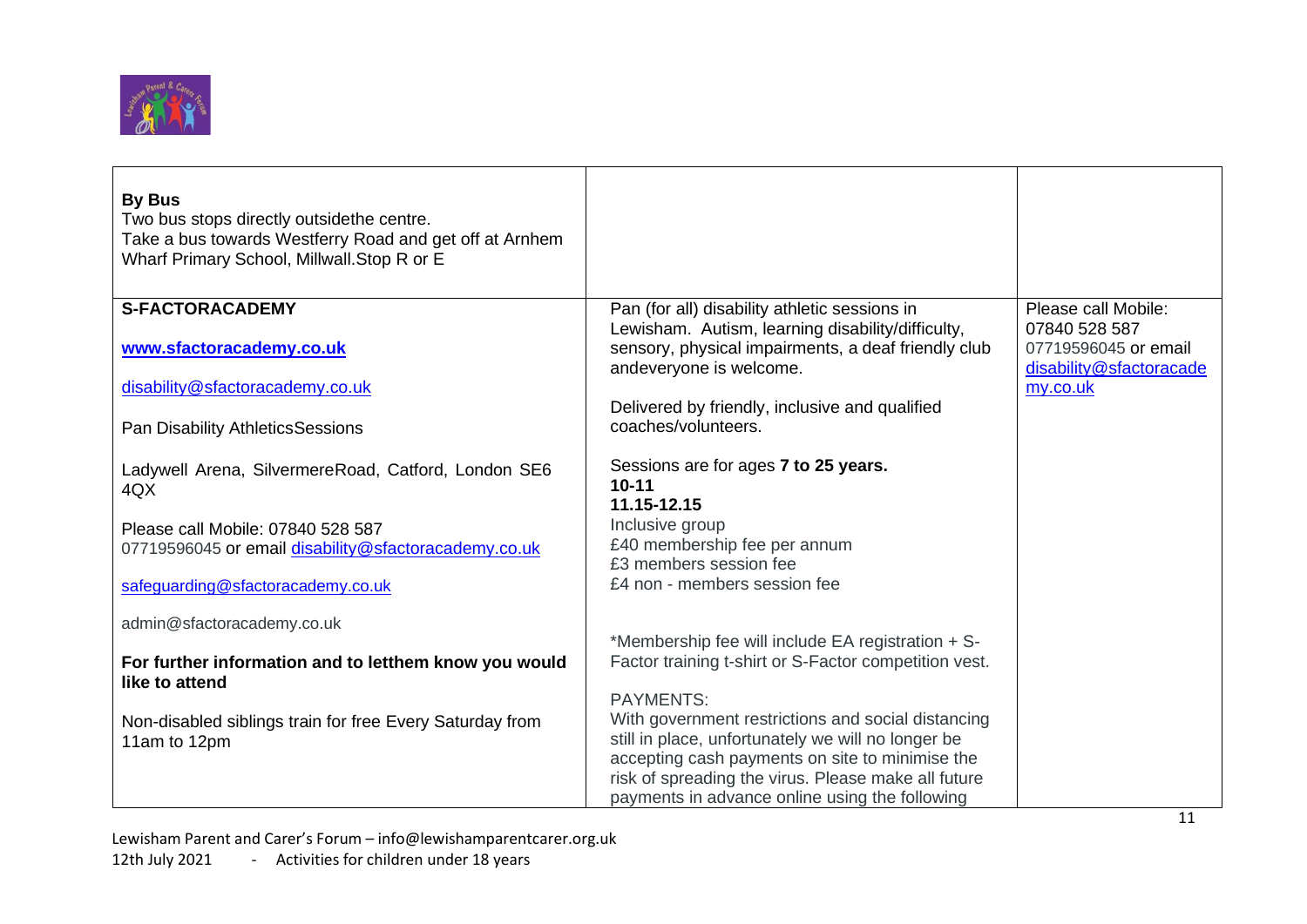

|                                                           | back account details.                                                                                                                                                  |                                                            |
|-----------------------------------------------------------|------------------------------------------------------------------------------------------------------------------------------------------------------------------------|------------------------------------------------------------|
|                                                           | Note: if payment is not made in advance athletes<br>may not be allowed to train on the day.                                                                            |                                                            |
|                                                           | Payments details:<br>Account Name: S-Factor Academy<br><b>Bank Account:</b><br>53271714<br>Sort Code:<br>20-45-45<br>PLEASE QUOTE CHILD/'S NAME AS<br><b>REFERENCE</b> |                                                            |
|                                                           | Please make block bookings either in block<br>sessions of 4 (monthly) or 6 weeks (school term<br>times).                                                               |                                                            |
|                                                           | Specialist adapted equipment also available<br>including:                                                                                                              |                                                            |
|                                                           | Racing WCs, audible equipment, sensory equipment                                                                                                                       |                                                            |
| The New LodgeRiding Centre                                | The New Lodge Riding Centre is a horse riding<br>school/equestrian centre in Eltham offering                                                                           | We have received<br>no response on                         |
| Hilary Crawford 020 8851<br>6447                          | horse-riding lessons and/or other equine facilities,<br>stables, dressage, saddlery or livery.                                                                         | whether the service<br>is running<br><b>TO BOOK PLEASE</b> |
| https://newlodgerda.org.uk/                               | New Lodge Centre works across the spectrum of<br>disabilities, age, and social status. The focus of theiir                                                             | CALL 0208851<br>6447 OR EMAIL                              |
| New Lodge Riding Centre Mottingham Land,<br>London SE94RW | work is to ensure that each individual has the<br>opportunity to achieve their personal goals, and<br>chance to derive a direct therapeutic benefit. RDA               | hilary.crawford@virgin.<br>net                             |
|                                                           | gives individuals the opportunity to:                                                                                                                                  | You will need to<br>complete a<br>12                       |

Lewisham Parent and Carer's Forum – [info@lewishamparentcarer.org.uk](mailto:info@lewishamparentcarer.org.uk)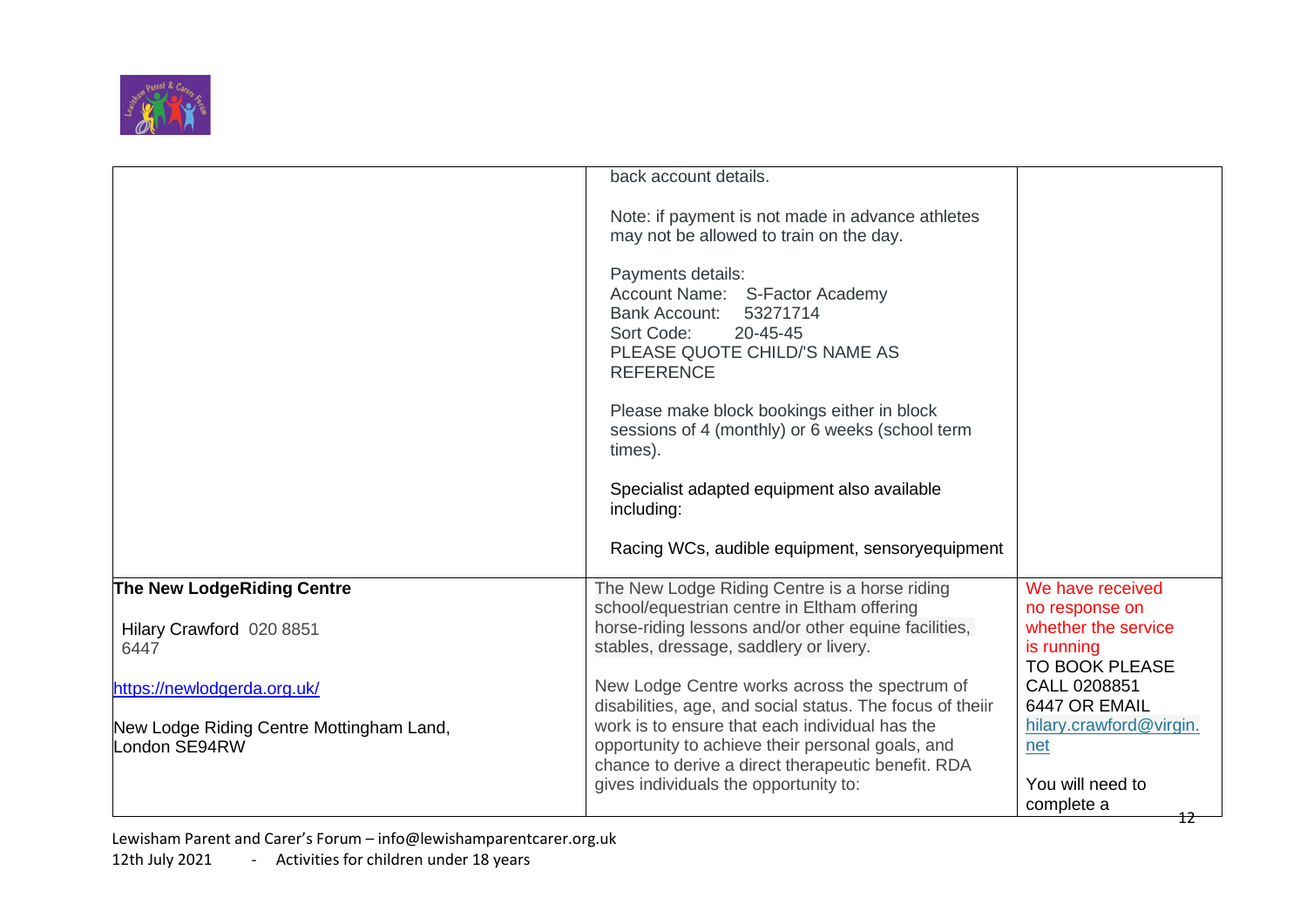

|                                                 | Reach therapeutic goals<br>$\bullet$                                                  | membership              |
|-------------------------------------------------|---------------------------------------------------------------------------------------|-------------------------|
|                                                 | Achieve their personal ambition                                                       | form                    |
|                                                 | Combat social isolation                                                               |                         |
|                                                 | Develop life skills<br>$\bullet$                                                      | <b>ALL AGES</b>         |
|                                                 | Experience the outdoors                                                               |                         |
|                                                 | Connect with animals.                                                                 | Please note there are   |
|                                                 |                                                                                       | other riding schools    |
|                                                 |                                                                                       | in the surrounding      |
|                                                 |                                                                                       | area that are inclusive |
|                                                 |                                                                                       | so you need to call     |
|                                                 |                                                                                       | andask what support     |
|                                                 |                                                                                       | they can give.          |
| <b>LEWISHAM SCOUTS</b>                          | Currently online hoping to meet in                                                    | Many Scout groups       |
| www.lewishamscouts.org.uk                       | person over summer 2021                                                               | are very inclusive.     |
|                                                 |                                                                                       | Please call or email    |
| Visit the website to find yourlocal Scout group | Beavers $-6$ to 8 years old Cubs $-$                                                  | yourlocal group to      |
|                                                 | 8 to 10 <sup>1</sup> / <sub>2</sub> years old Scouts - 10 <sup>1</sup> / <sub>2</sub> | find out more.          |
| dc@lewishamscouts.org.uk                        | to 14 years old Explorer $-14$ to 18                                                  |                         |
|                                                 | years                                                                                 |                         |
| Tel 020 8690 3636 4422                          |                                                                                       |                         |
|                                                 | Activities, trips, making friends, earning activity                                   |                         |
|                                                 | badges, camp, weekend camps, pack holidays,                                           |                         |
|                                                 | sleepovers, develop leadership skills, emergency aid,                                 |                         |
|                                                 | help others in community, the list is endless                                         |                         |
|                                                 |                                                                                       |                         |
|                                                 | Rockbourne Centre inclusive group - Thursdays                                         |                         |
|                                                 | between 6:30pm and 7:30pm during term time                                            |                         |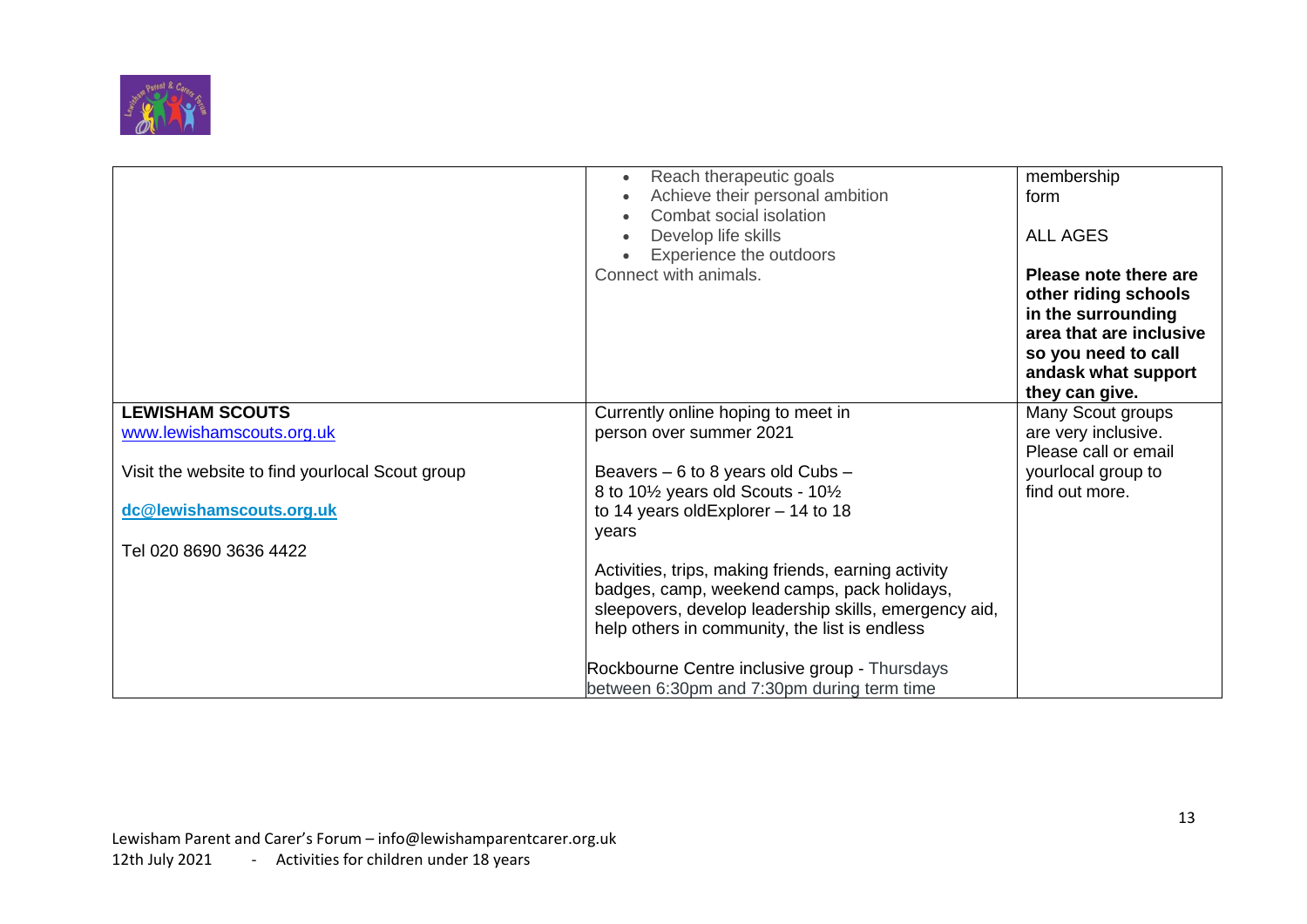

| <b>REMARK!</b><br>Community & Charlton AthleticDeaf Football Club Weekly<br><b>Football Training</b><br>St Dunstan's Jubillee Ground, Canadian Avenue,<br>Catford, London SE6 4SW | Football training<br>All new members are welcome!                                                                                                                                                                                                                                                                                                                                                                                                                                                                                                                                                                                                                                               | Please visit the<br>website for more<br>information.<br><b>Charlton Athletic</b><br><b>Deaf Football Club</b><br>(cadfc.co.uk)                                        |
|-----------------------------------------------------------------------------------------------------------------------------------------------------------------------------------|-------------------------------------------------------------------------------------------------------------------------------------------------------------------------------------------------------------------------------------------------------------------------------------------------------------------------------------------------------------------------------------------------------------------------------------------------------------------------------------------------------------------------------------------------------------------------------------------------------------------------------------------------------------------------------------------------|-----------------------------------------------------------------------------------------------------------------------------------------------------------------------|
| <b>FUN FIZZICAL</b><br>(Fusion)<br>The Bridge Leisure Centre, Lower Sydenham                                                                                                      | A weekly exercise group for children with special<br>needs<br>Special needs children and their siblingsaged<br>3 to 16 years.<br>One to one physical activities with teenage<br>helpers<br>The children benefit from exercise and a different type<br>of contact outside the family, while the parents get a<br>break.<br>Sessions run by Sarah Thorn and Darren Brown,<br>who are both qualified gym instructors.<br>Activities include: trampoline, ball games, soft<br>shames, badminton, parachute games, and dance<br>$-$ lots of fun.<br>Students from Alleyn's School provide practical<br>support and friendship for the children.<br>Parents are welcome to stay in the gym or relaxin | For more information or<br>to register<br>please contact<br>Sarah Thorn on<br>07960 898764<br>We have received<br>no response on<br>whether the service<br>is running |

Lewisham Parent and Carer's Forum – [info@lewishamparentcarer.org.uk](mailto:info@lewishamparentcarer.org.uk) 12th July 2021 - Activities for children under 18 years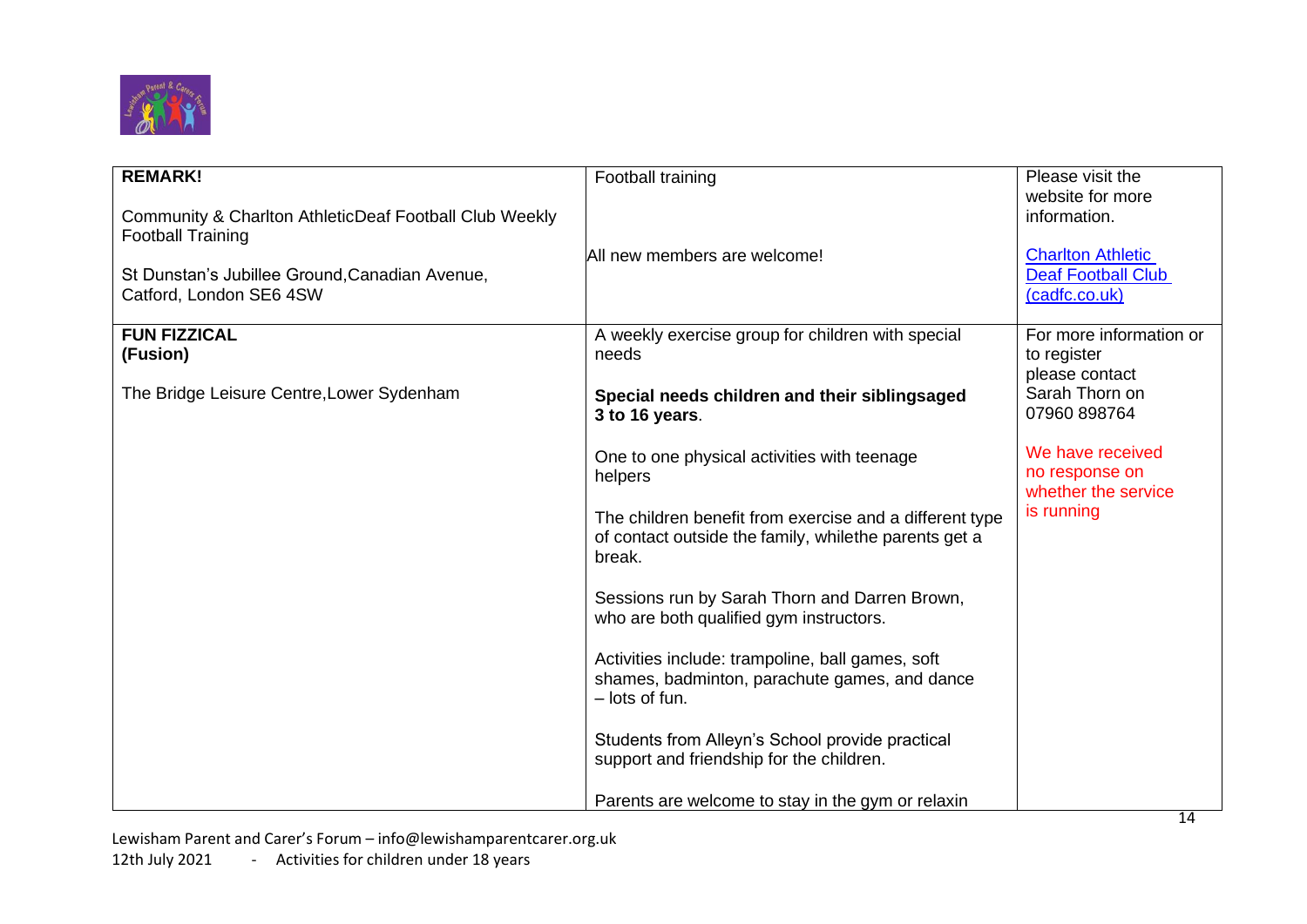

|                                                                                                       | the café area downstairs                                                                  |                                                                                                                  |
|-------------------------------------------------------------------------------------------------------|-------------------------------------------------------------------------------------------|------------------------------------------------------------------------------------------------------------------|
| <b>GYMNASTICSJ'AIMES</b><br>www.jamiesgymnasticsacademy.co.uk<br>0208 464 1477<br>info@jgagroup.co.uk | Walking to 16 years<br>Please visit their website to see their various<br>programmes      | J'aimes are inclusive<br>but please contact<br>them directly to see if<br>they are able to support<br>your child |
|                                                                                                       | Various venues                                                                            |                                                                                                                  |
|                                                                                                       | -Chislehurst<br>-Beckenham<br>-Biggin Hill                                                |                                                                                                                  |
|                                                                                                       | -Bromley<br>-Orpington                                                                    |                                                                                                                  |
|                                                                                                       | - West Wickham                                                                            |                                                                                                                  |
| <b>GREENWICHBOUNCERS</b>                                                                              | Trampoline                                                                                | Please contact directly for<br>further information                                                               |
| www.greenwichbouncers.co.uk                                                                           | Accessible to those with and without mobility                                             | We have received                                                                                                 |
| <b>Rebound Therapy</b>                                                                                | Aids. NO HOIST FACILITIES - MUST BE                                                       | no response on<br>whether the service                                                                            |
| Plumstead Manor School, OldMill Road, Plumstead, London<br><b>SE18 1QF</b>                            | ABLETO CLIMB ON AND OFF THE                                                               | is running                                                                                                       |
| Anne-Sonia King07956 168208                                                                           | <b>TRAMPOLINE</b>                                                                         |                                                                                                                  |
|                                                                                                       | Saturday – term time only 10am to 11am                                                    |                                                                                                                  |
| mail@greenwichbouncers.co.uk                                                                          | £7.50 first group session to try then if keen to join<br>Membership £10 fee £25 per month |                                                                                                                  |
|                                                                                                       | Ages 2 and up                                                                             |                                                                                                                  |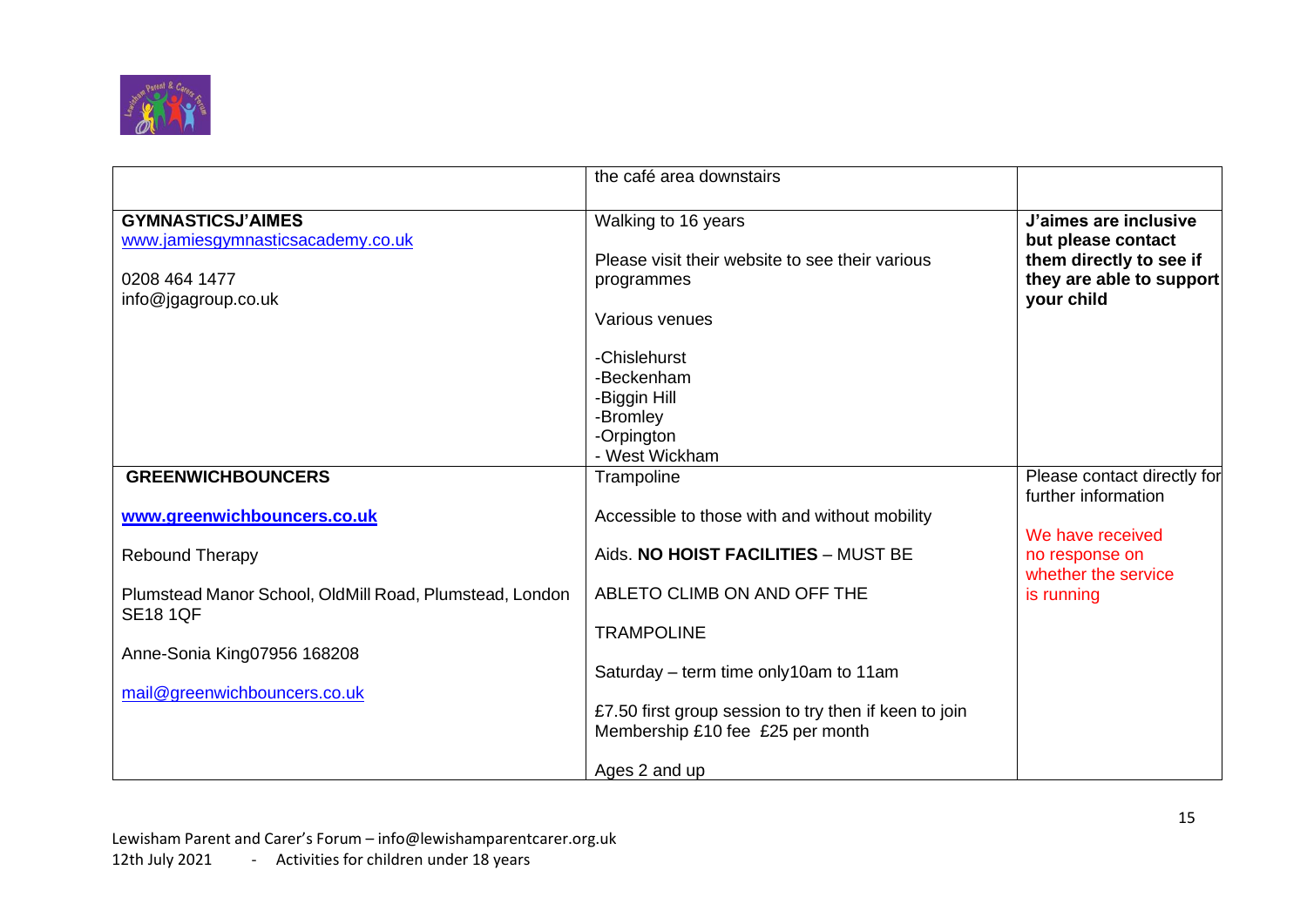

| <b>Rebound TherapySouthwark</b>                       | Trampoline                                             | <b>Please contact the</b> |
|-------------------------------------------------------|--------------------------------------------------------|---------------------------|
| Bacon's College, Timber PondRoad, Rotherhithe, London |                                                        | activityorganiser         |
| <b>SE16 6AT</b>                                       | Accessible to those with and without mobility aids. NO | directly                  |
|                                                       | <b>HOIST FACILITIES - MUST BE ABLETO CLIMB ON</b>      |                           |
| Glyn Davies glyn@lpessn.org.uk                        | AND OFF THE TRAMPOLINE                                 | We have received          |
|                                                       |                                                        | no response on            |
| george@lpessn.org.uk                                  | Saturday                                               | whether the service       |
|                                                       |                                                        | is running                |
| 0207 237 1928 ext 4086                                | 10.30-12.00 Primary                                    |                           |
|                                                       | 12.00-1.30 Secondary                                   |                           |
|                                                       | 2.00-3.30 Primary - moreprofound                       |                           |
|                                                       | difficulties                                           |                           |
|                                                       | £30 per year                                           |                           |
| Trampolining                                          | No hoist facilities/ Suitable for those able to        | Tuesday 4.15 to 5.15      |
| Amanda Pounds                                         | climb/bottom shuffle up and down set of softplay steps |                           |
| 07834 817635                                          | to access trampoline                                   | £2.15 per session         |
| The Bridge Leisure Centre Kangley Bridge Road         |                                                        |                           |
| Sydenham, London SE6 5AQ                              | Maximum 10 children. Tickets issued on the day,        |                           |
|                                                       | first come firstserve                                  | We have received          |
| a.pounds@sky.com                                      |                                                        | no response on            |
|                                                       | Ages from 3 plus                                       | whether the service       |
|                                                       |                                                        | is running                |
| <b>Swimming and Trampolining</b>                      | <b>Charmaine Perry</b>                                 | <b>Family membership</b>  |
|                                                       |                                                        | required to access        |
| <b>SIGNAL FAMILYSUPPORT</b>                           | <b>Activities Co-ordinator, SIGNAL Family Support</b>  | these activities and a    |
|                                                       |                                                        | subsidised termly fee.    |
|                                                       | activities@signalfamilysupport.org                     |                           |
|                                                       | M-07432719624                                          |                           |
|                                                       |                                                        |                           |

Lewisham Parent and Carer's Forum – [info@lewishamparentcarer.org.uk](mailto:info@lewishamparentcarer.org.uk) 12th July 2021 - Activities for children under 18 years